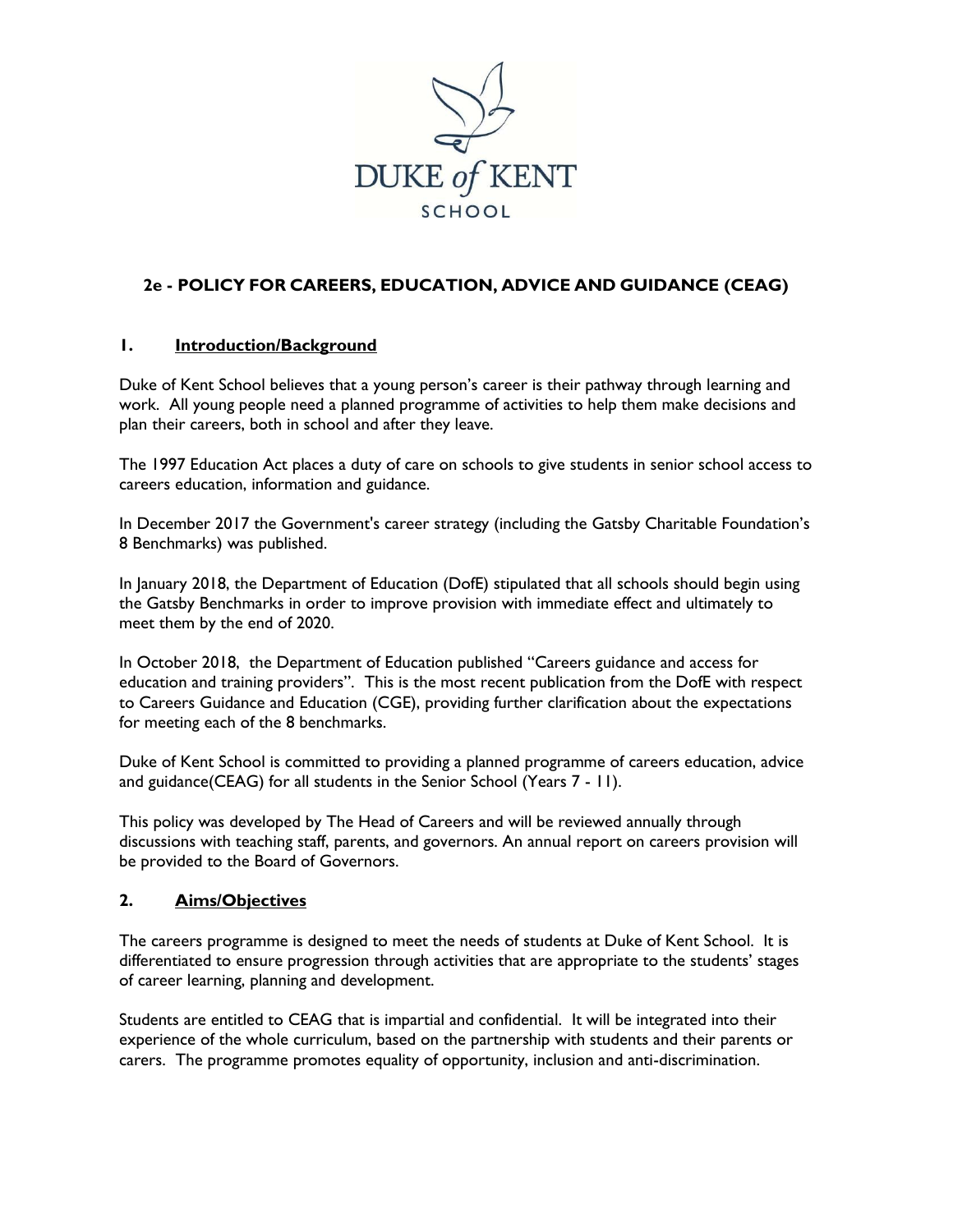Duke of Kent School aims are:

- To follow the guidance from the DofE, using the 8 Gatsby Benchmarks to deliver CEAG across all year groups in the senior school.
- To ensure all students in the senior school are exposed to a *wide* variety of careers related information and experiences appropriate to their age-group and stage of education.
- To support our students at each decision point of the education timeline, by providing timely information to parents and students about options, sixth form colleges and choices, summer schools, careers events, apprenticeships, further education and university (or equivalent) opportunities.

### **3. Careers Programme**

The careers programme at Duke of Kent School consists of three main elements:

a) CEAG delivery: a separate document "Duke of Kent School Careers Development Plan" will provide **details** of the planned activities (with named responsibilities and links to other areas within the curriculum) intended to provide the information, guidance and support that our students need. This document will be written and maintained by the Head of Careers and will be available on the school's website. An example of the planned programme of activities by term and year group is shown at Appendix 1.

b) Careers programme tracking: a tracking database will record all events, activities and evidence of careers related advice, guidance and education. This will, in time, be made available to all staff to enter evidence of provision delivered.

c) Careers programme evaluation: the school's progress in meeting the 8 Gatsby Benchmarks will be evaluated annually using the COMPASS tool provided by the Careers and Enterprise Company (a company nominated by DofE to link schools /colleges/employers, support careers leaders in schools and back the Gatsby Benchmarks). This will be managed by the Head of Careers.

**Person Responsible for this policy: The Head of Careers Reviewed: September 2021 Next Review: September 2022**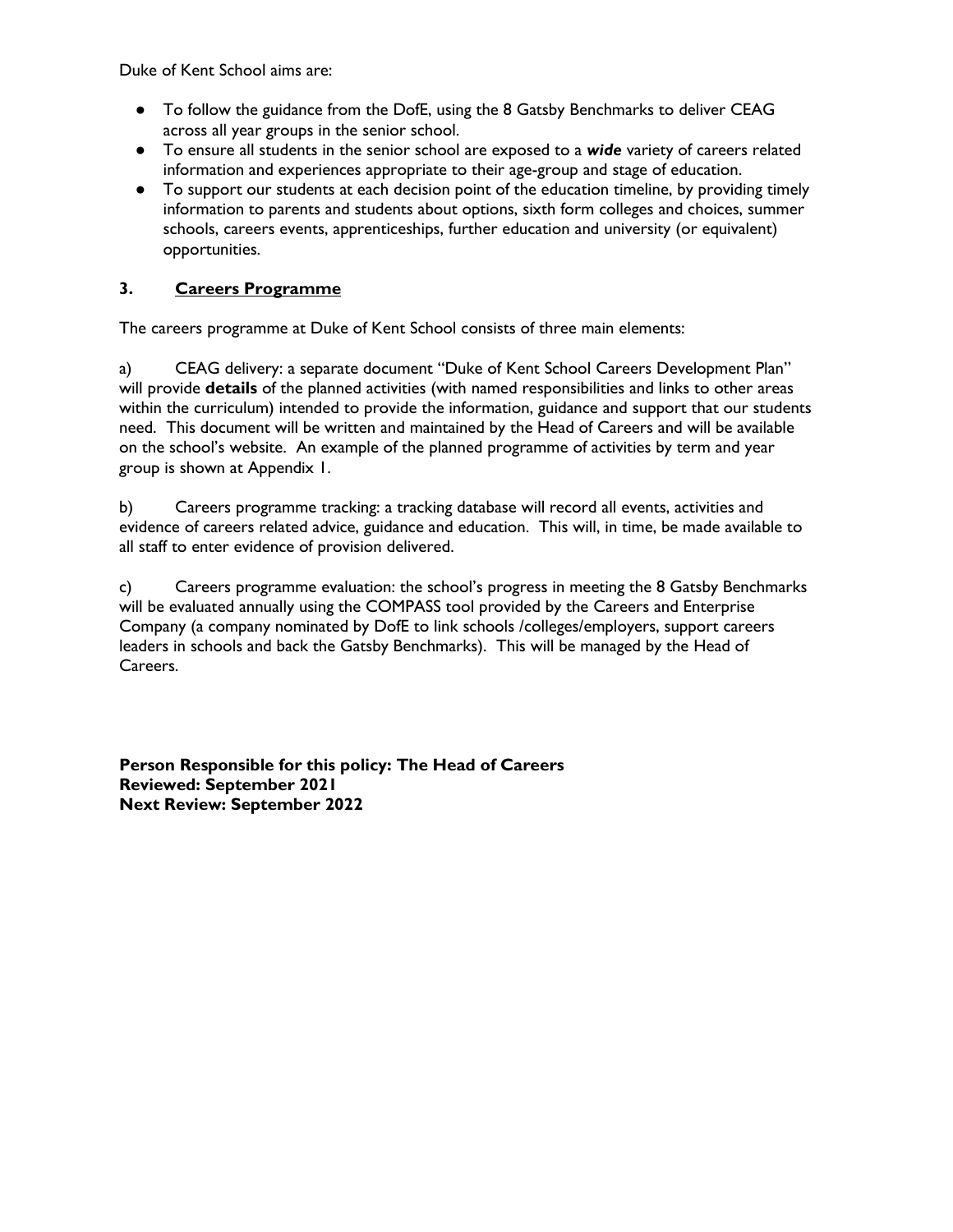| Year<br><b>Group</b> | <b>Autumn Term</b>                                                                                          | <b>Spring term</b>                                                                                                                                                                   | <b>Summer Term</b>                                                          |
|----------------------|-------------------------------------------------------------------------------------------------------------|--------------------------------------------------------------------------------------------------------------------------------------------------------------------------------------|-----------------------------------------------------------------------------|
| 7                    | <b>Careers Assemblies from</b><br>diverse range of<br>individuals/employers                                 | <b>Careers Assemblies from</b><br>diverse range of<br>individuals/employers                                                                                                          | <b>Careers Assemblies from</b><br>diverse range of<br>individuals/employers |
| 8                    | PSHE:<br>- Entrepreneurs<br>- Teamwork<br>- Communication skills                                            |                                                                                                                                                                                      |                                                                             |
| $8-9$                | <b>Careers Assemblies from</b><br>diverse range of<br>individuals/employers                                 | <b>Careers Assemblies from</b><br>diverse range of<br>individuals/employers                                                                                                          | <b>Careers Assemblies from</b><br>diverse range of<br>individuals/employers |
|                      | Careers Event including<br>Business Workshop &<br>Careers Lessons - every two<br>years                      |                                                                                                                                                                                      |                                                                             |
| 9                    | <b>PSHE Careers:</b><br>- Personal development<br>plan<br>- Work skills, enterprise and<br>work environment |                                                                                                                                                                                      |                                                                             |
| 10                   |                                                                                                             | <b>PSHE Careers:</b><br>- Careers research<br>- Careers action plan<br>$-CVs$<br>- STEM careers<br>- Preparing for work<br>experience<br>- Employment rights and<br>responsibilities |                                                                             |
| $10 - 11$            | <b>Careers Assemblies from</b><br>diverse range of<br>individuals/employers<br>Careers Event / COA          | <b>Careers Assemblies from</b><br>diverse range of<br>individuals/employers                                                                                                          | <b>Careers Assemblies from</b><br>diverse range of<br>individuals/employers |

# **Appendix 1 - Programme by Term & Year Group**